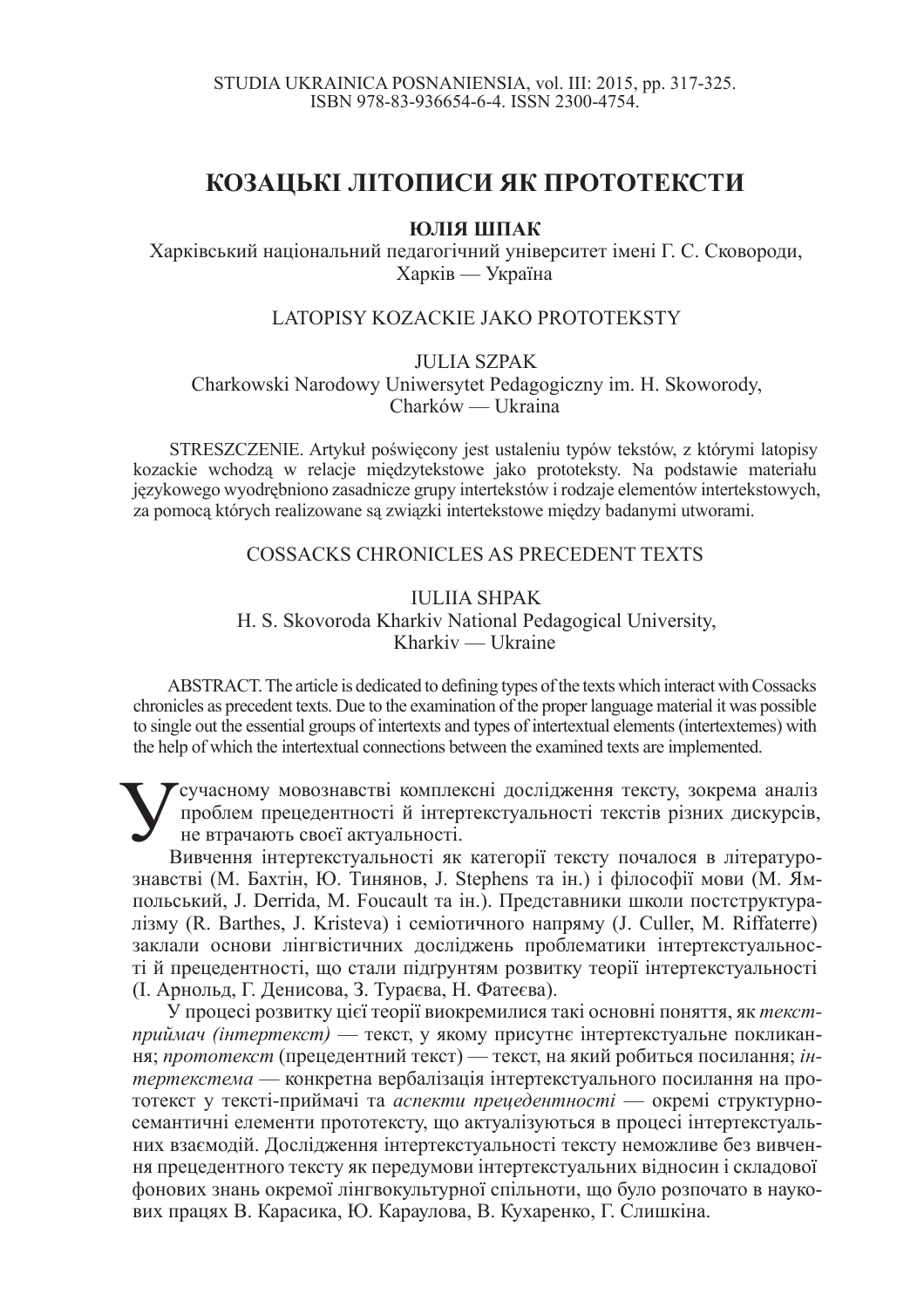Аплікація прагматичного підходу до опису різних мовних явищ, серед яких € і текст, спричинює появу лінгвостилістичних досліджень, що мають переважно прикладний характер і аналізують засоби реалізації інтертекстуальності в конкретних текстах (Л. Грек, О. Рябініна, Н. Сунько, Ю. Шпак та ін.) для того, щоб установити, який прагматичний потенціал містить той чи той текст.

Завдяки інтертекстуальності в тексті відбувається трансформація інформації від попередніх шарів культури до наступних або між одночасно існуючими різними видами мистецтва та формами культуротворчої діяльності. Інтертекстуальність є такою категорією, що характерна не лише для художніх текстів, але й для публіцистичних, наукових тощо, сучасних і попередніх художньоестетичних форматів. Літописи Самовидця, Г. Граб'янки та С. Величка, що в літературознавчому науковому обігу називають козацькими літописами, є виразними пам'ятками українського літературного бароко. У попередніх своїх працях авторка цієї статті вже довела, що козацькі літописи є художньоісторіографічними текстами, в яких спостерігаються різні види інтертекстуальності. Їхні інтертекстуальні зв'язки реалізуються завдяки таким типам інтертекстем, як цитати, алюзії, ремінісценції, репродукції, перекази, переклади, інтертекстеми як тропи та стилістичні фігури, інтермедіальні тропи та стилістичні фігури, запозичення прийому тощо<sup>1</sup>. Але, як відомо, певні тексти, а саме згадані літописи, стають одночасно інтертекстами й прототекстами.

У цій статті ставимо мету схарактеризувати види текстів, із якими козацькі літописи вступають у міжтекстову взаємодію як прототексти.

Спираючись на широке трактування тексту в межах семіотичного напряму (І. Арнольд, Ю. Лотман, І. Смирнов, О. Селіванова, J. Derrida), за онтологічним статусом козацькі літописи належать до суцільно вербальних текстів (літопис Самовидця) і текстів із невербальними елементами (літопис Г. Граб'янки і С. Величка).

Складність відстеження прокурсивних інтертекстуальних зв'язків козацьких літописів пов'язана з тим, що існують списки або частини оригінальних творів українською мовою к. XVII – поч. XVIII ст. та їхні переклади сучасною українською мовою. Отже, як перші, так і другі слугують джерелами інформації для створення нових змістів і сьогодні. У цій розвідці вважаємо за прототексти усі наявні публікації козацьких літописів.

Зауважимо, що всі три літописи привернули увагу насамперед дослідників історії в сер. XIX ст. завдяки праці членів Київської Тимчасової комісії з розгляду давніх актів. Упродовж 1848–1864 рр. комісія надрукувала *Літопис* С. Величка, що складається з двох частин та чотирьох томів. Літопис Граб'янки вперше був опублікований 1793 р. в журналі Ф. Туманського "Российский магазин", але там не було вказане ім'я автора твору. Члени комісії, готуючи 1853 р. видання пам'ятки, не знали про публікацію Ф. Туманського і вважали, що вводять літопис Граб'янки в науковий обіг уперше. Оригінал рукопису не зберігся, про популярність твору свідчить рекордна кількість списків — на сьогодні, разом із нововідкритими та реконструйованими, дослідники нараховують їх понад 50. Іншим відомим козацьким літописом є Літопис Самовидуя. До 1846 р., поки цей літопис не був опублікований з ініціативи П. Куліша О. Бодянським. Твір існував у рукописному варіанті. Знову він був виданий Київською Тимчасовою комісією з розгляду давніх актів 1878 p.

<sup>&</sup>lt;sup>1</sup> Ю. Шпак, *Інтертекстуальність у мовному світі козацьких літописів*, Автореф. дис. канд. філол. наук, Харків 2012, с. 18.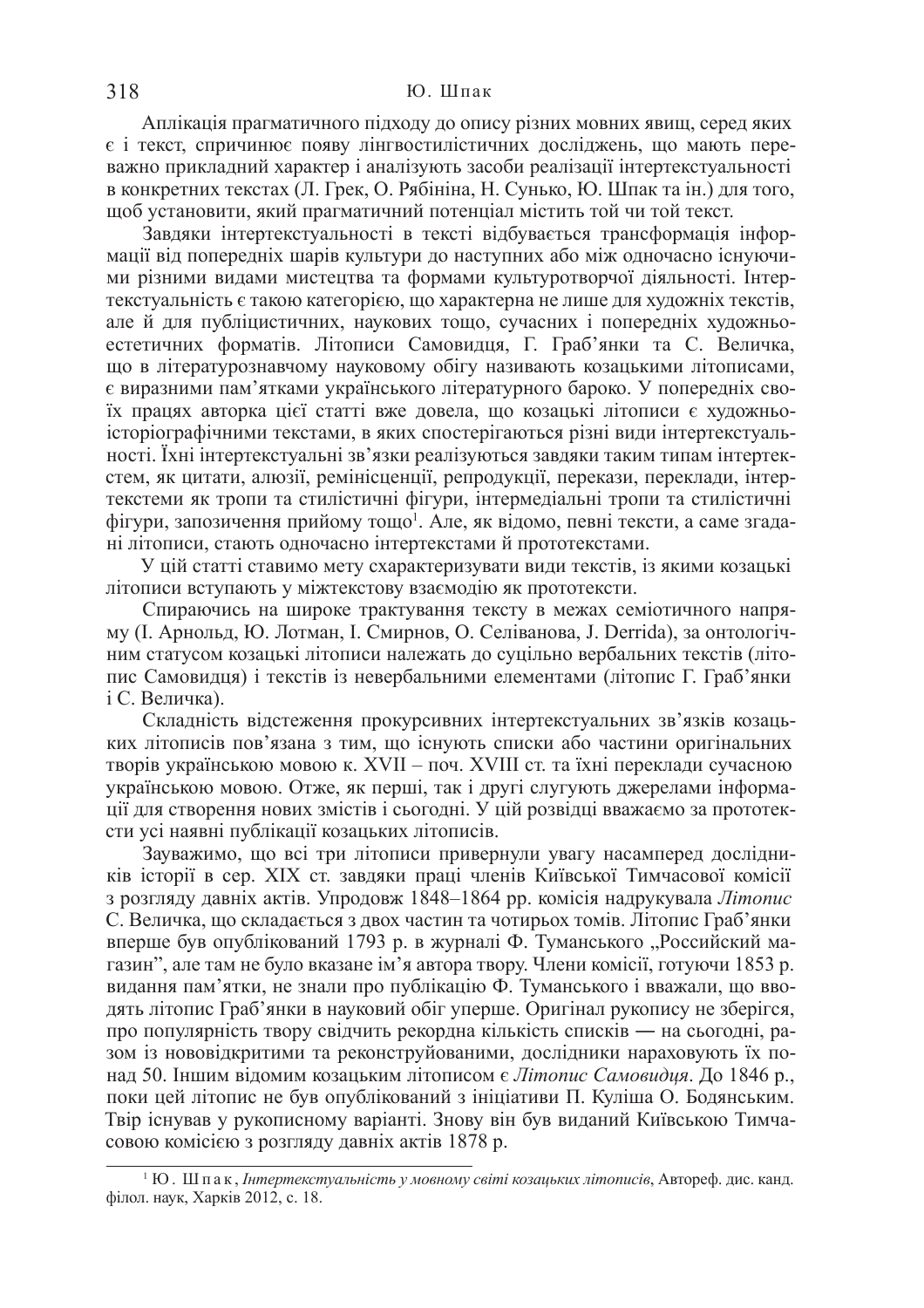Назва *Літопис Самовидця* не є авторською<sup>2</sup>. П. Куліш запропонував назвати її так, визначивши, що це історичне джерело було створене сучасником подій (потім цей іменник став писатися з великої літери як ім'я).

Більш розлогими є заголовки двох інших козацьких літописів: Григорія Граб'янки — Дъниствія пръзельной и отъ начала поляковъ крвавшой <del>иебывалой брани Богдана Хмелниикого, гетмана Запорожского, съ поляки...</del> *ɜɴ ɪɨɤɭ 1648, ɨɬɩɪɚɜɨɜɚɬɢɫɹ ɧɚɱɚɬɨɣ ɢ ɡɚ ɥ*h*ɬɴ ɞɟɫɹɬɶ ɩɨ ɫɦɟɪɬɢ ɏɦɟɥɧɢɰ-* $\kappa$ ого неоконченной, зъ розних летописцовъ и изъ діаріуша на той войне, писанного въ градъ Гадячу, трудом Григорія Грабянки, собранная и самобитнихъ старожиловъ свьдительстви утвержденная — та Самійла Величка, літопис якого складається з двох частин. Перша має назву Сказаніє о войнъ козацкой з поляками чрез Зеновія Богдана Хмельницкого Гетмана Войскъ Запорожскіх *в осми лекиехъ точившойся..., друга частина — Повекствованія лектописная*  $\boldsymbol{\theta}$  малоросийськихъ и инихъ от части поведеніяхъ собранная и зде описанная.

Ще за часів існування рукописів і списків зазначених творів ними як джерелами для запозичень користувалися інші автори. Так, відомо, що Г. Граб'янка звертався до літопису Самовидця, створюючи свою хронічку. С. Величко скористався твором Г. Граб'янки. М. Маркевич активно залучав для висвітлення вітчизняного минулого *Історію Русів* та літопис Г. Граб'янки в працю Iсторія Малоросії<sup>3</sup>.

Отже, першу групу текстів, у яких реалізується інтертекстуальний зв'язок з козацькими літописами, складають історіографічні тексти XIX ст. Нагадаємо, що один із списків літопису Самовидця був відомий українському історикові др. пол. XVIII ст. О. Рігельманові, який переклав його російською мовою і дослівно заніс до своєї відомої праці про Україну Літописна оповідь про Малу Росію та її народ і козаків узагалі<sup>4</sup>. Компілятивні праці Я. Лизогуба і В. Рубана прямо або опосередковано теж ведуть до літопису Г. Граб'янки.

Німецький історик Йоганн-Бенедікт Шерер (1741–1824)<sup>5</sup> і його співвітчизник Гаммер-Пургшталь Йозеф (1774–1856) — німецький орієнталіст, автор книги Османська імперія: державний устрій і управління (1816) — помістили до своїх творів переклад Короткого опису Малоросії, що був написаний на підставі літопису Самовидця.

Друга група інтертекстів репрезентована найширше, оскільки до неї належать наукові дослідження з історії, літературознавчі студії, лінгвістичні дослідження різних напрямів, з історії української мови та літератури тошо. Серед відомих істориків, у працях яких знаходимо прямі посилання та цитування козацьких літописів, зустрічаємо Д. Багалія, М. Грушевського, О. Левицького, Г. Карпова, М. Костомарова, І. Крип'якевича, О. Лазаревського, О. Левицького<sup>6</sup>, М. Петровського, Д. Яворницького. М. Максимович багато працював з літописами в царині історії та філології<sup>7</sup>.

<sup>&</sup>lt;sup>2</sup> Я. І. Дзира, *Вступ*, [в:] *Літопис Самовидия*, Київ 1971, с. 1–3.

<sup>&</sup>lt;sup>3</sup> І. Дзира, Козацькі літописи 30–80-х рр. XVIII століття як історичне джере*ло та пам'ятки української історіографії,* [в:] Електронний ресурс: http://www.medievist.org. ua/2013/01/3080-xv.html (16.06.2013).

<sup>&</sup>lt;sup>4</sup> Там само.

<sup>&</sup>lt;sup>5</sup> Ж. - Б. Шерер, Літопис Малоросії, або Історія козаків-запорожців та козаків України,  $a$ *бо Малоросії*, пер. з фр. В. В. Коптілов, Київ 1994.

<sup>&</sup>lt;sup>6</sup> О. Левицкий, Опыт исследования о летописи Самовидца, [в:] Летопись Самовидиа по  $h$ *новооткрытым спискам*, Київ 1878, с. 1–75.

<sup>&</sup>lt;sup>7</sup> М. А. Максимович, Собрание починений в 3-х т., Киев 1876, т. 1.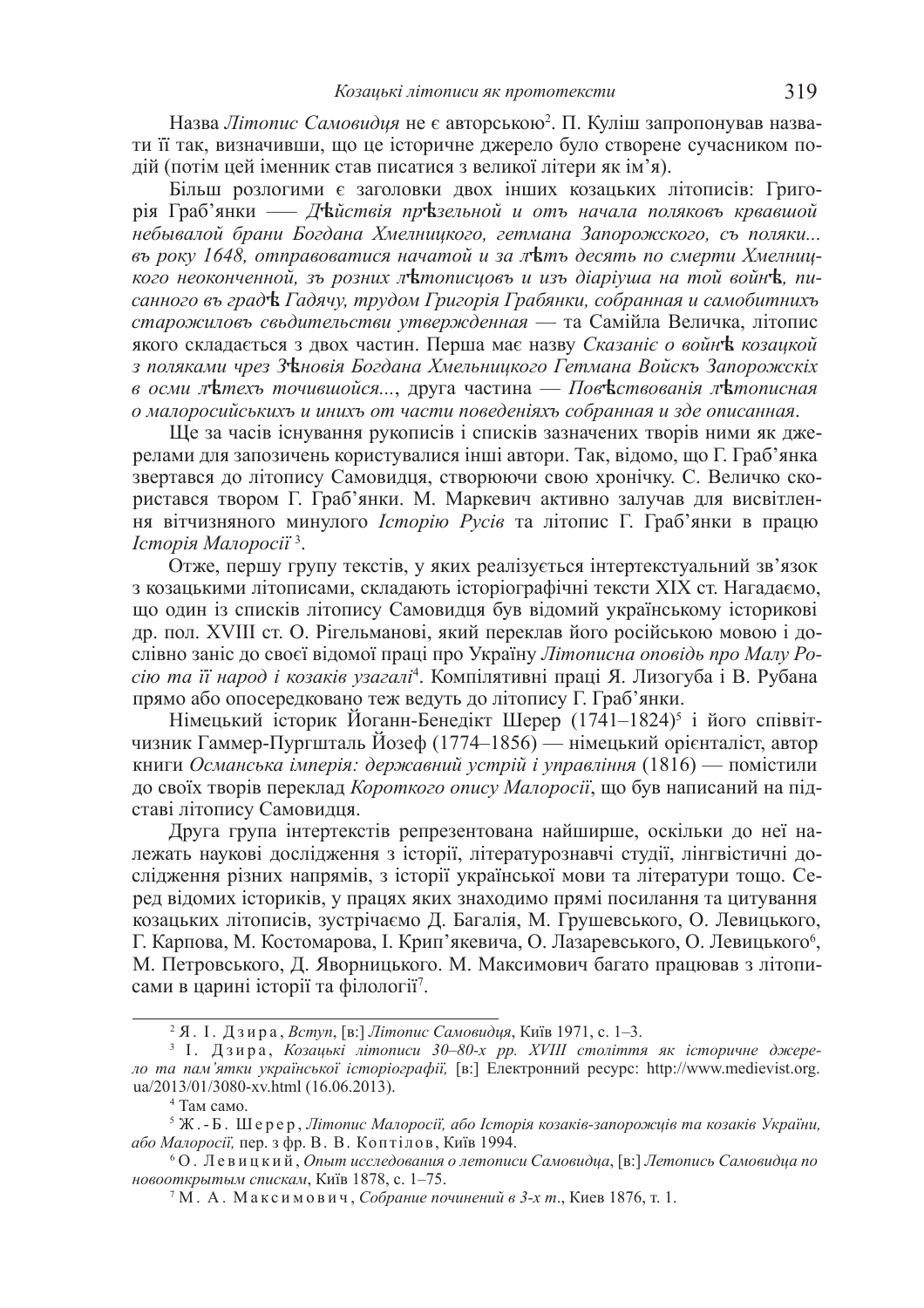#### 320 ɘ. ɒɩɚɤ

У той час, коли історики дискутували з приводу достовірності козацьких літописів, мовознавці, серед яких О. Огоновський, М. Петров, Л. Житецький, М. Возняк, О. Білецький, досліджували мовні особливості зазначених творів.

У наш час ці тексти також не перестають привертати увагу дослідників мови з питань семантики, граматики, лексики, інтертекстуальності. Так, граматичні особливості мови літопису Самовидця дослідив І. Петличний ще 1956 р.<sup>8</sup>. У праці С. Бевзенка викладені результати спостереження над синтаксисом українських літописів XVII ст., зокрема літописів Самовидця і С. Величка<sup>9</sup>. Цікаве дослідження побутової лексики, зафіксованої літописами Самовидця, С. Величка та Г. Граб'янки, здійснила О. Крижко 1998 р.<sup>10</sup>.

Дослідження мовних особливостей Літопису С. Величка на рівнях синтаксису, лексики та фразеології здійснювали П. Плющ, І. Білодід, В. Русанівський, М. Грицай, В. Крекотень. Їхні висновки подані в різних виданнях, присвячених історії української літературної мови або української літератури, зокрема й періоду українського бароко.

Мовний світ літопису С. Величка привертає увагу багатьох науковців. Наукове дослідження фонетичних рис літопису С. Величка та особливостей їх передачі на письмі належить О. Волоху, який у дисертації Фонетические особен*ности языка летописи* С. Величко (1963 р) докладно схарактеризував це питання.

Після перевидання в др. пол. XIX ст. літописів Самовидця, Г. Граб'янки і С. Величка вони привернули увагу й літературознавців. Якісно новий рівень осмислення літопису Самійла Величка як твору не лише історичного, публіцистичного, наукового, а й художнього констатуємо в працях І. Франка. Услід за О. Пипіним, В. Спасовичем (История славенских литератур, Петербург 1865), I. Прижовим (Малороссия (Южная Русь) в истории ее литературы с XI по *XVIII век*, Воронеж 1869), О. Огоновським (История литературы русской, Львів 1887) І. Франко вводить твір С. Величка у працю синтетичного характеру з історії літератури (Історія української літератури, 1909), систематичні курси iсторiї лiтератури, енциклопедичні видання. (Нарис Южнорусская литерату $pa$ , нап. І. Франком для 81 тому Энциклопедического словаря Ф. А. Брокгауза и *И. А. Эфрона)<sup>и</sup>*. Це сприяло тому, що про літопис С. Величка дізналися й культурні кола за межами України.

I. Франко вказував, що "власне в козацьких літописах Самовидця, Граб'янки, Величка і їх наступників і компіляторів, зокрема таких, як Боболинський, Лукомський, Рігельман і т. п., було б інтересно прослідити зріст тої легенди про Хмельниччину, що в значній мірі заслонила перед нами правдиву дійсність. 3 літературного погляду се було явище дуже цінне, здібне будити запал у широких масах народу; аж у XIX віці ми побачили його значення для національного відродження і формування наших політичних ідеалів <...> Отся грандіозна конструкція Хмельниччини, конструкція більше літературна, аніж історична, була  $\leq$ ...> головною заслугою козацьких літописів"<sup>12</sup>.

 $^8$  І. З. Петличний, *Граматичні особливості мови літопису Самовидця*, [в:] "Питання українського мовознавства" Львів 1956, кн.1, т. 1, с. 76–99.

<sup>&</sup>lt;sup>9</sup> С. П. Бевзенко, Спостереження над синтаксисом українських літописів XVII ст., [в:] "Наукові записки Ужгородського університету" Ужгород 1954, т. 9, с. 165–243.

<sup>&</sup>lt;sup>10</sup> О. А. Крижко, *Розвиток семантики побутової лексики українських літописів кінця*  $XVII$  – початку XVIII ст. (назви їжі, напоїв, продуктів харчування), Київ 1998.

<sup>&</sup>lt;sup>11</sup> І. Я. Франко, Літературно-критичні праці (1897–1899), [в:] його ж. Зібрання творів *., Київ 1981, т. 31.* 

<sup>&</sup>lt;sup>12</sup> <sup>I</sup>. Я. Франко, *Історія української літератури*, Частина перша. Від початків україн*ɫɶɤɨɝɨ ɩɢɫɶɦɟɧɫɬɜɚ ɞɨ ȱɜɚɧɚ Ʉɨɬɥɹɪɟɜɫɶɤɨɝɨ,* [ɜ:] ɣɨɝɨ ɠ, *Ɂɿɛɪɚɧɧɹ ɬɜɨɪɿɜ ɭ 50 ɬ*., Ʉɢʀɜ 1983, т. 40, с. 321–347.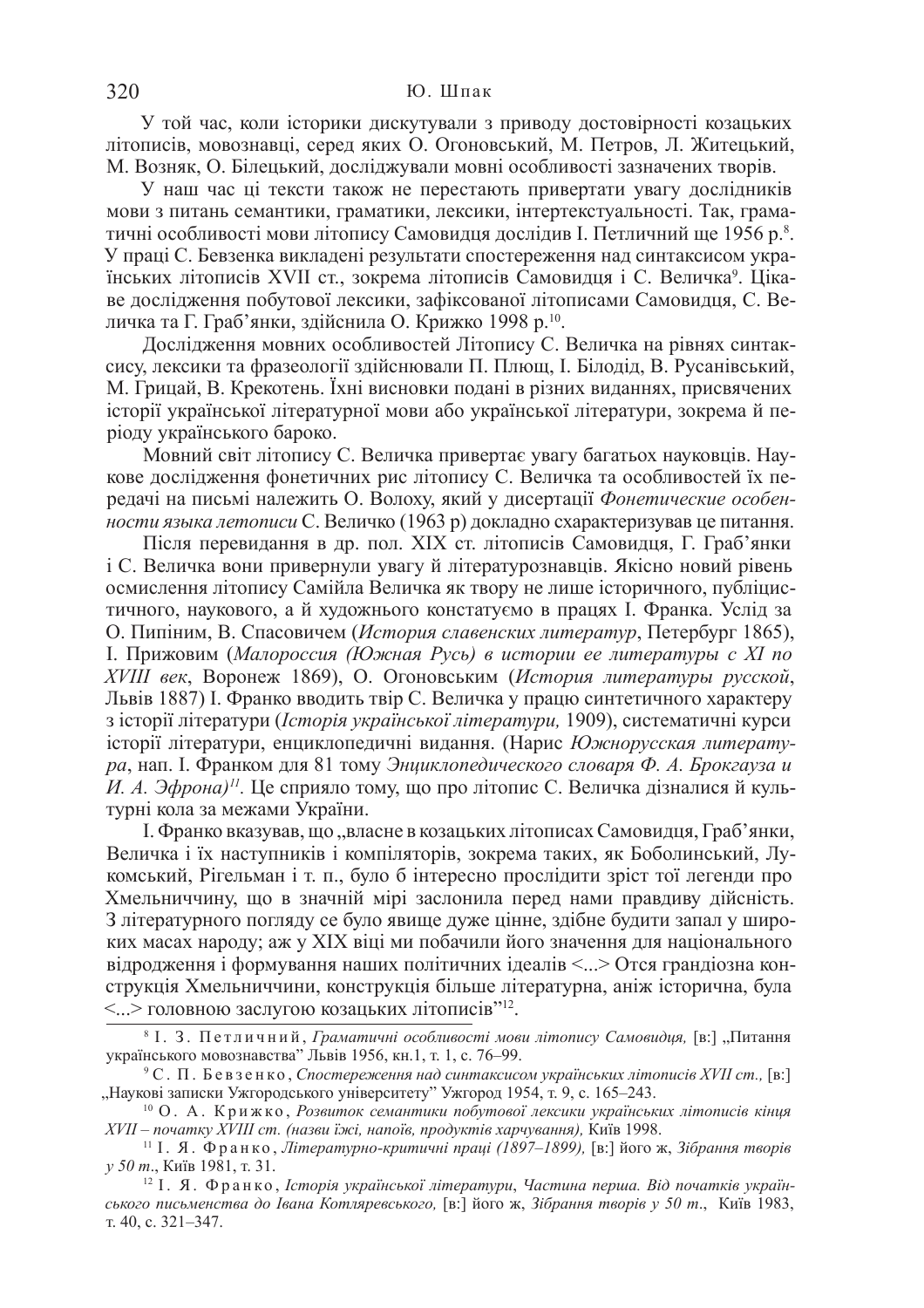Отже, І. Франку першому судилось не лише привернути увагу до козацьких літописів як до творів художньо-літературних, а й накреслити перспективи майбутніх досліджень, що будуть розгорнуті в працях Я. Дзири, Д. Чижевського, Д. Наливайка, М. Возняка.

Одним із перших сучасних літературознавців спробу дослідити твір Г. Граб'янки зробив М. Зеров. Йдеться про курсову роботу, яку М. Зеров пізніше в автобіографії 1928 р. назвав Літопис Граб'янки як історичне джерело і лі*тературна пам'ятка*. Виконана вона під керівництвом доцента В. Данилова. У фонді письменника зберігся її чорновий варіант (без назви)<sup>13</sup>. Ретельним дослідженням цього твору є наукова робота Ю. Луценко, в якій здійснено літературознавчий аналіз літопису<sup>14</sup>.

Такі вчені, як Ф. Колесса, Я. Дзира, М. Грицай, Д. Чижевський, В. Шевчук, О. Мишанич, В. Крекотень, Л. Ушкалов приділили багато уваги аналізу художніх особливостей літопису С. Величка. В. Соболь, Б. Небесьо, В. Крекотень уважають, що треба не нехтувати Величковою манерою подавати матеріал "витиевато или живописно"<sup>15</sup>, а вникнути в суто Величкові прикмети "вишуканого, надмірного й роздутого поетичного стилю", тоді зрозумієш істинні скарби та найбільш значущі достоїнства цього найзагадковішого в українській історіографії твору.

Третю, найцікавішу з огляду на реалізацію інтертекстуальної взаємодії групу складають твори художньої літератури. Відомо, що Тарас Шевченко досконало знав козацькі літописи, зокрема твір С. Величка, й активно користувався ними під час написання творів на історичні теми. Працюючи в київській Тимчасовій комісії з розгляду давніх актів (1845–1847 рр.), Т. Шевченко двічі приїздив у Москву до О. Бодянського, який був добрим знавцем стародавніх українських пам'яток і мав велике їх зібрання. Пізніше, перебуваючи в засланні, поет спочатку просив передати йому тексти літописів, а потім писав О. Бодянському: "Спасибі тобі ще раз за літописи, я їх вже напам'ять читаю. Оживає моя мила душа, читаючи їх. Спасибі тобі!"<sup>16</sup>. Відомий літературознавець Я. Дзира стверджував, що такі твори Т. Шевченка, як Чигирине, Чигирине; Вели*ɤɢɣ ɥɶɨɯ*; *ȱ ɦɟɪɬɜɢɦ, ɿ ɠɢɜɢɦ, ȱ ɧɟɧɚɪɨɞɠɟɧɢɦ ɡɟɦɥɹɤɚɦ ɦɨʀɦ...* ɬɚ ɧɢɡɤɚ ɜɿɪɲɿɜ, зокрема *Три літа*, мають історичною фактологічною основою літопис С. Величка. Т. Шевченко черпав з літопису не тільки уявлення про минуле України, ай брав з нього матеріал для висвітлення постатей гетьманів і багато іншого, аж до окремих образів, порівнянь, метафор.

Велич і красу козацької звитяги Т. Шевченко розкриває в поемах *Іван Підкова*, Гамалія, *Тарасова ніч, Гайдамаки*. Картину волелюбства й мужності українського козацтва в боротьбі з турецько-татарськими ордами показано в поемі Гамалія. Образ Кобзаря теж навіяний безсмертним твором С. Величка. У Шевченка, як і у Величка, простежуємо козацьке розуміння релігії й національне трактування Біблії, яку вони використовували для пояснення болісних і трагічних явищ у житті рідного народу $17$ .

<sup>&</sup>lt;sup>13</sup> Ю. Луценко, *Біля джерел*, [в:] "Вітчизна" Київ 1989, вип. № 5, с. 137-139, [в:] Електроɧɧɢɣ ɪɟɫɭɪɫ: http://www.ursr.org/vitchyzna/89/05/html/138.html (12.03.2013).

<sup>&</sup>lt;sup>14</sup> Ю. М. Луценко, *Григорій Граб'янка і його літопис*, [в:] Літопис гадяцького полковни*ка Григорія Грабянки*, Київ 1992, с. 3–9.

<sup>&</sup>lt;sup>15</sup> В. С. Иконников, *Опыт русской историографии*, Киев 1908, т. 2, кн. 2.

<sup>&</sup>lt;sup>16</sup> Т. Г. Шевченко, *Повне зібрання творів у 12 m*, Київ 2003, т. 6, с. 79–80 (текст), с. 370– 371 (примітки).

<sup>&</sup>lt;sup>7</sup> Я. Дзира, Козацький правопис поета (Чи маємо академічне видання творів Тараса *Шевченка?*), [в:] Mappa mundi, Львів 1996, с. 616–634, [в:] Електронний ресурс: http://litopys.org. ua/rizne/dzyra.htm (16.05.2013).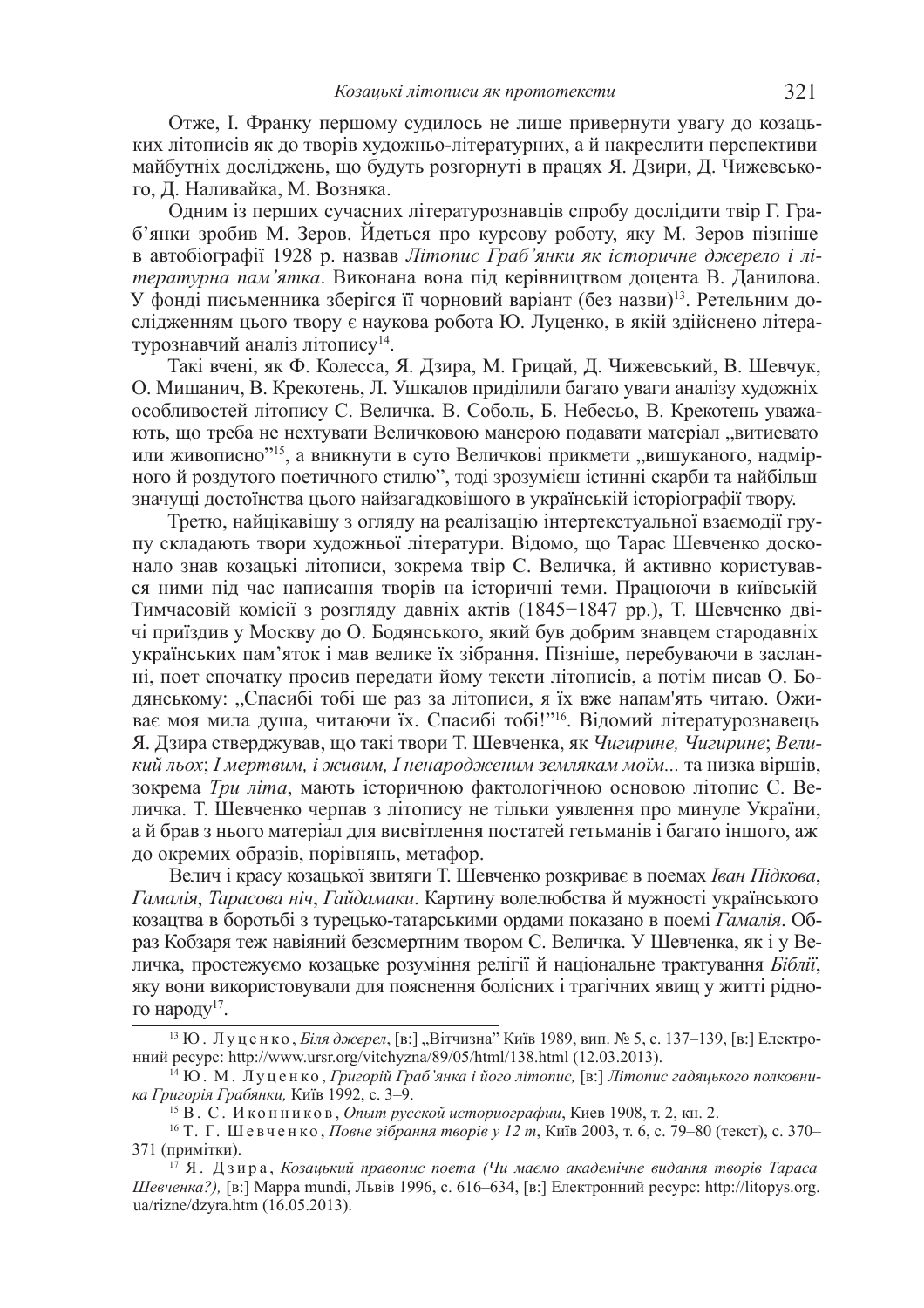Таке використання джерел було природне для давнього українського письменства. Про це свідчить творчість Т. Шевченка, М. Костомарова, І. Нечуя-Левицького, І. Франка й інших художників слова.

У той час, коли Т. Шевченко писав вірші *Три літа*, а М. Костомаров ґрунтовне дослідження з історії України Богдан Хмельницький, історична концепція, важливим чинником формування якої стали козацькі літописи, відбивалася також у романах. Саме з цих автентичних джерел автори історичних романів черпали уявлення про найхарактерніші риси суспільної ментальності, колоритні характери, виробляли систему оцінок і переконань із релігійної, громадськополітичної та побутової сфери життя суспільства XVII ст.

Прототекстом історичного роману Чорна рада. Хроніка 1663 р. П. Куліша  $\epsilon$  *Літопис Самовидця*, про що й сам П. Куліш пише в епілозі. "На задум Чор*ної ради* наштовхнули його козацькі літописці — Самовидець і Граб'янка. Вони підказали П. Кулішеві центральну постать старого Шрама. Характерно, що ні польські аматори старовини, ні шляхтич Єрлич, один із малоросіян, "противодействовавших" Б. Хмельницькому, не відхилили П. Куліша від його трактування", писав Микола Зеров<sup>18</sup>. Змальовуючи детально картину "чорної ради", П. Куліш довіряє Самовидцеві як свідкові, єдиному літописцеві й сучасникові, що зобразив її до дрібниць, що доведено порівняльним аналізом усіх трьох козацьких літописів. Зрозуміло, що романіст не може дозволити собі наслідувати літопис дослівно, він творчо трансформує знайдені ідеї та образи. Інтертекстемами, що відсилають нас до козацьких літописів, насичений текст Чорної ради: від зображення становища українського суспільства напередодні національновизвольної війни й до останнього розділу роману (страта Сомка і смерть Шрама). П. Куліш писав текст водночас російською й українською мовами, що дещо відмінні за викладом. М. Зеров відзначає "більшу розволоклість" російського тексту. Кожен його розділ починається епіграфом із народної думи або пісні<sup>19</sup>.

Трилогія Богдан Хмельницький М. Старицького нагадує детальний белетризований виклад історії Визвольної війни 1648–1654 рр., однак чимало місця автор відводить творчому домислу та вигадці, надає перевагу авантюрнопригодницьким епізодам і лірико-романтичним відступам. Узявши за основу трилогії Богдан Хмельницький однойменну монографію М. Костомарова, М. Старицький не в усьому погоджується з істориком. Письменник неодноразово звертається до літопису Величка як автентичного джерела, в якому події подані більш логічно: напад Дачевського на Хмельницького, арешт останнього в Бужині, зустріч із реєстровими козаками на Дніпрі та інші. Крім Б. Хмельницького, як центральної постаті, письменник звертає увагу й на Максима Кривоноса та Івана Богуна, які оспівані більше в народних піснях, легендах та ду- $\text{max}^{20}$ .

I. Нечуй-Левицький теж долучився до розвитку історичного роману, написавши твір Гетьман Іван Виговський (1898). У бібліотеці Левицького-старшого (жила уся його родина в містечку Стеблів) були твори знаних істориків: Д. Бантиш-Каменського, М. Маркевича, а також козацькі літописи Величка, Са-

<sup>&</sup>lt;sup>18</sup> М. Зеров, Куліш: Чорна Рада, [в:] *Твори в 2 т., Київ* 1990, т. 2, с. 196–203.

<sup>&</sup>lt;sup>19</sup> М. Зеров, Від Куліша до Винниченка, нариси з новітнього українського письменства: *передмова*, [в:] *Твори в 2 т.*, Київ 1990, т. 2, с. 246.

<sup>&</sup>lt;sup>20</sup> Н. Т. Бойко, Українська історична проза другої половини XIX ст. (Історичні джеpела та художній дискурс), Київ 2002, с. 7, [в:] Електронний ресурс: http://referatu.net.ua/ referats/7569/144310 (20.06.2013).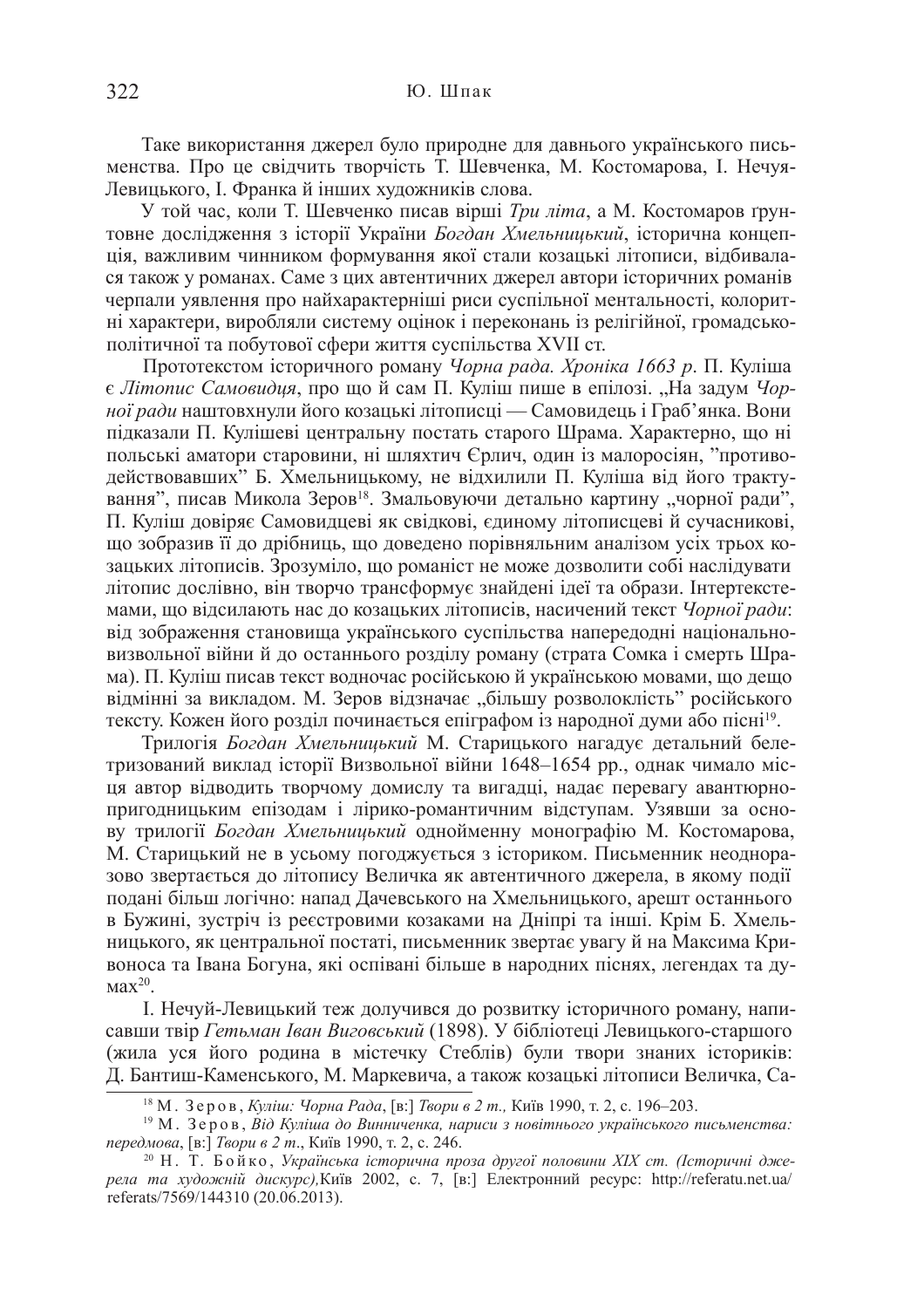мовидця та Граб'янки. Не варто забувати й про українські народні думи та історичні пісні, що так само, поза сумнівом, не могли не залишити слід у душі обдарованого юнака.

С. Величко робить спробу за допомогою документів та інших матеріалів розібратися в тому, яку роль відіграв І. Виговський у житті України, вміщуючи портрет гетьмана в літопис. Портрет демонструє людину, впевнену в собі, досвідчену, шляхетського походження. З одного боку, він ілюструє вербальну характеристику, подану автором, з другого, — дає читачеві змогу сформувати власну оцінку щодо особистості гетьмана. І. Нечуй-Левицький співчуває людині з таким високим інтелектуальним потенціалом, яка, на жаль, не змогла його реалізувати на благо свого народу.

Iван Виговський, як й інші патріоти України, прагне втілити в життя ідеї Б. Хмельницького — відвернути Україну від темної Московщини, але вбачає вихід не в самостійності: "Визволимо Галичину і Волинь, зберемо весь наш український народ докупи, і пристанемо до хисткої Польщі і матимемо силу і снагу вдержати самостійність при слабкій Польщі<sup>721</sup>. Письменник засвідчує, що така ідея гетьмана була прогресивна, але не прийнятна для народу в той час.

Використання історичних джерел у творах Д. Мордовця мало, очевидно, орнаментальний характер, автор використовує їх не задля урізноманітнення композиції твору чи підсилення фабули, а скоріше демонструє власну обізнаність із джерелами чи то фольклорними, чи то історичними документами. Прототекстами його творів однаковою мірою стають народні думи та пісні, а також літопис Самовидця. Д. Мордовець написав серед інших історичні романи Дві долі, Палій (1902, обидва українською мовою), Цар і гетьман (1880), Вели*кий розкол* (1881), *Сагайдачний* (1882, всі — рос. мовою) та ін. Семен Палій дипломат, мудрий політик, талановитий військовий діяч, організатор козацької маси — таким був український полковник у реальному житті й таким постає він на сторінках твору Д. Мордовця. Письменник прагнув показати Палія не тільки в історії держави, але й зобразити живу людину з усіма її прагненнями та інтересами, недоліками та перевагами<sup>22</sup>. Повість Крымская неволя, написана на тему татарського полону напр. XVII ст.. Подаючи відомості з літопису Самовидця як історичний екскурс на початку повісті, автор визначає свою мету питанням: "Летописец говорит о церквах, иконах, крестах... А что было с людьми?!"<sup>23</sup>.

Історико-героїчна тема посідає важливе місце й у творчості Марка Вовчка. За кордоном Марко Вовчок написала кілька творів на історичні теми (Невіль*ничка*, *Маруся*, *Кармелюк*), розпочала повісті Сава Чалий і Гайдамаки, що лишилися незакінченими. Великий інтерес письменниці до історії України виник ще в немирівський період її життя й діяльності. Тоді і згодом вона читала історичні праці М. Бантиш-Каменського, М. Костомарова, М. Марковича, студіювала акти з історії України, цікавилась історичними піснями, легендами та переказами. Крім того, Марко Вовчок була близько знайома з П. Кулішем, який, вочевиль, ознайомив її з козацькими літописами.

Перу не дуже відомого в наш час письменника А. Кащенка належать історичні повісті та оповідання, що принесли йому найбільшу популярність: Над  $K$ одацьким Порогом, Під Корсунем, У запалі боротьби, Славні побратими, **Борці за правду, На руїнах Січі, 3 Дніпра на Дунай, Зруйноване гніздо. Історич-**

<sup>&</sup>lt;sup>21</sup> І. Нечуй-Левицький, Князь Єремія Вишневецький; Гетьман Іван Виговський: iсто $p$ ичні романи, Київ 1991, с. 332.

<sup>&</sup>lt;sup>22</sup> Д. Мордовець, *Сагайдачний: Повісті та роман*, Львів 1989.

<sup>&</sup>lt;sup>23</sup> Д. Мордовец, Сагайдачный. Роман. Крымская неволя. Повесть, Київ 1987, с. 234.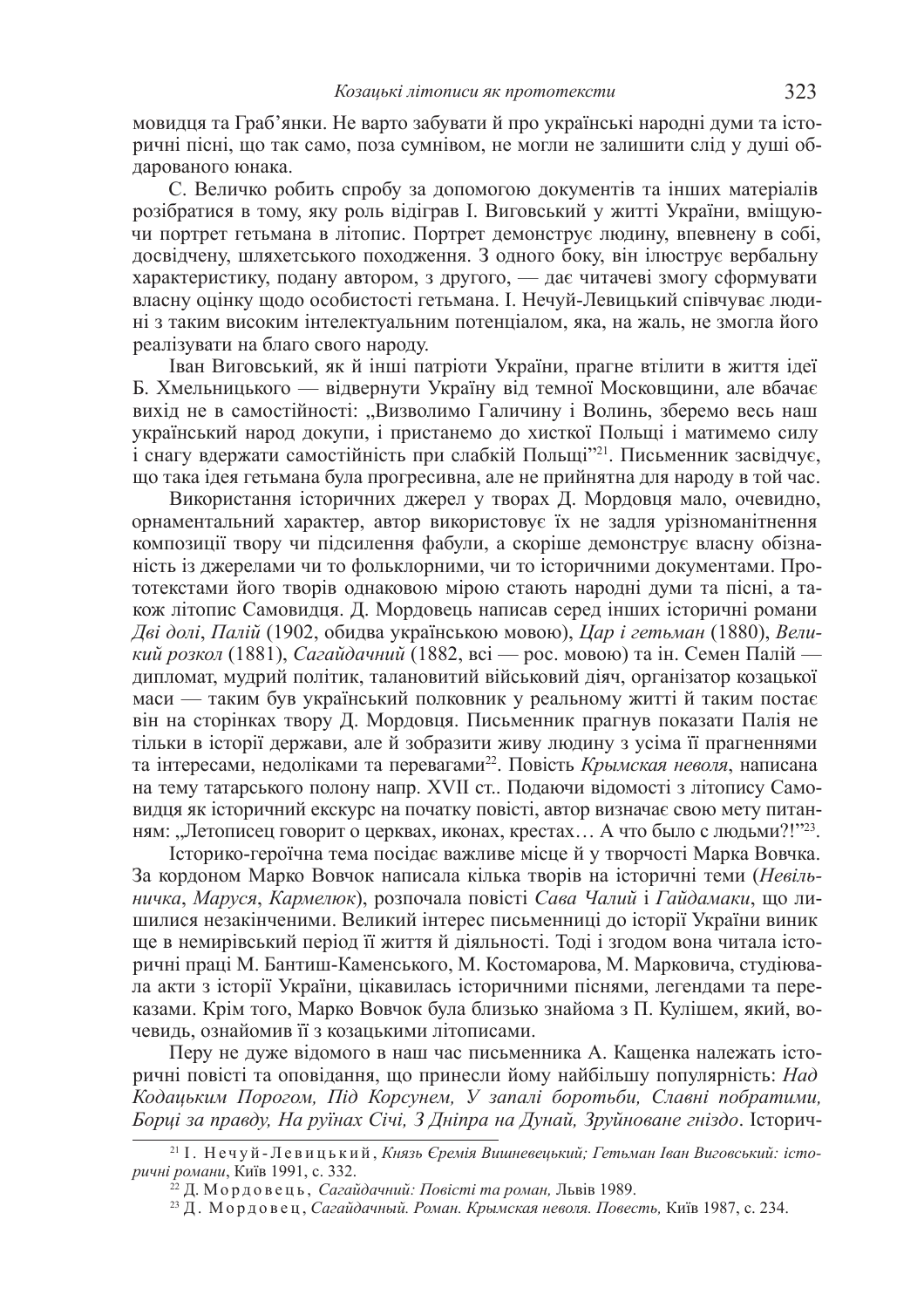ний діапазон цих подій — 30-ті роки XVII ст. – кін. XVIII ст. Повість А. Кащенка Запорозька слава за художністю не належить до найкращих його творів, але вона цікава тим, що написана на матеріалі дослідження письменника про долю татарських бранців у Криму (трактат *Бусурманська неволя в українській народній поезії*) та на літописній повісті Величка (у складі літопису) про страту Іваном Сірком тих визволених з татарської неволі бранців, які добровільно вирішили повернутися назад до Криму. Провідною ідеєю повісті, як і у творі Самійла Величка, є ідея вірності Батьківщині<sup>24</sup>.

Майже все своє життя А. Кащенко працював над книгою Оповідання про славне Військо Запорозьке низове. Це зразок його історичної публіцистики. Автор творив цю книжку паралельно з написанням повістей та оповідань. Деяка позірна безпристрасність і навіть протокольність окремих місць, така назагал невластива вдачі А. Кащенка, пояснюється, на наш погляд, його орієнтацією на певні літературні зразки — козацькі літописи, насамперед Самовидця та Величка<sup>25</sup>.

Отже, як видається, можливо визначити ще одну групу текстів, пов'язаних інтертекстуальними зв'язками з козацькими літописами — публіцистичні тексти. У наш час до козацьких літописів апелюють у друкованій пресі та онлайн. Напр., можемо прочитати статті з нагоди ювілею С. Величка: *Літопис Самій*ла Величка надихнув Іллю Рєпіна на картину "Запорожці пишуть листа турецькому султану" Людмили Кучеренко<sup>26</sup> або *Про історію запорозького коза*дтва<sup>27</sup>; Самійло Величко: літописець козацької слави<sup>28</sup> у Всеукраїнській незалежній суспільно-громадській газеті "Козацький край" та багато інших.

Такий значний корпус текстів, з яким козацькі літописи знаходяться в інтертекстуальній взаємодії в якості прототекстів, безперечно, можна розширити. Проте аналіз наведених прикладів дає підстави визначити основні типи інтертекстем, за допомогою яких ця взаємодія реалізується з різними групами текстів. Зазначене обумовлено особливостями дискурсивної приналежності. Так, з текстами науковими, історіографічними та публіцистичними інтертекстуальні зв'язки здійснюються через цитати, алюзії (номінативні), ремінісценції, репродукції (текстові). З текстами художнього дискурсу — через усі види інтертекстем, особливо цитати, алюзії, перекази, переклади, інтертекстеми як тропи та стилістичні фігури, інтермедіальні тропи та стилістичні фігури, запозичення прийому тощо.

Одним із прийомів трансформації в основі твору першоджерела є його цитування із зазначенням джерела інформації: "этот рассказ киевлянина взят из "Летописи Самовидца" Изд. Ор. Левицкого" (с. 158–160)<sup>29</sup>. Прийом посилань , за свідченням літописців" виконує роль авторитетного джерела, однак важливим є не тільки конкретність походження наведених фактів, а ще й суголосність

<sup>24</sup> С. Пінчук, *Слово про Адріана Кащенка*, [в:] А. Кащенко, *Оповідання про славне Військо* Запорозьке Низове, Київ 1992, с. 4–8.

 $25$  Там само, с. 6–8.

<sup>26</sup> Л. Кучеренко. Літопис Самійла Величка надихнув Іллю Рєпіна на картину. Запорож- $\mu$ *i пишуть листа турецькому султану*", [в:] "Вечірня Полтава", № 42 (1077), [в:] Електронний pecypc: http://www.vechirka.pl.ua/articles/2013/2/13/25611480 (02.10.2013).

<sup>27</sup> *Про icmopiю запорозького козацтва*, [в:] Електронний ресурс: http://www.horting.org.ua/ node/1322 (12.06.2013).

<sup>28</sup> Самійло Величко: літописець козацької слави, [в:] Всеукраїнська незалежна суспільногромадська газета "Козацький край", 10.02.2013, [в:] Електронний ресурс: http://cossackland.org.ua (01.07.2013).

<sup>29</sup> Д. Мордовець, *Твори у 2 т.*, Київ 1958, т. 1, с. 235.